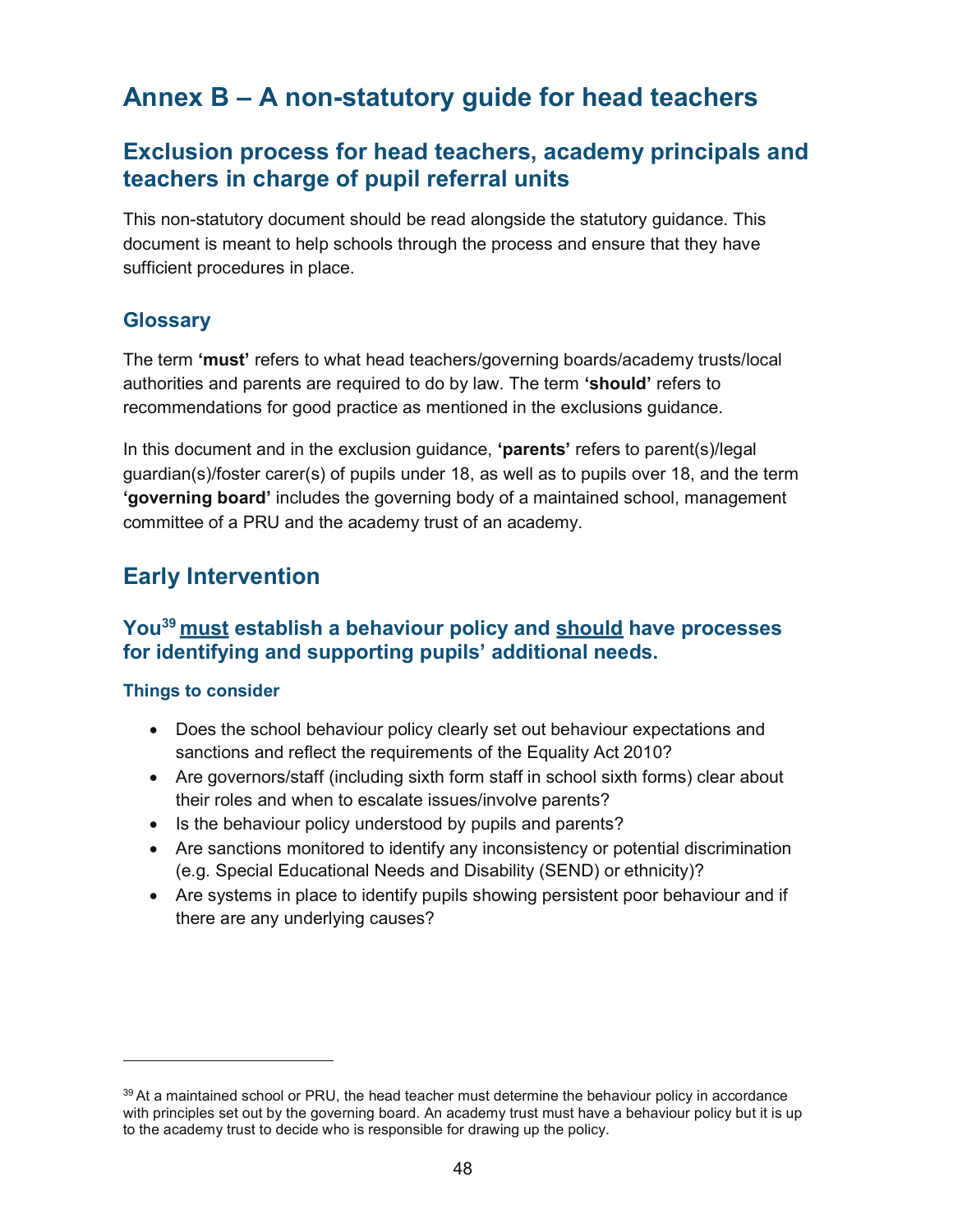#### Further sources of information

Departmental advice on setting the behaviour policy https://www.gov.uk/government/publications/behaviour-and-discipline-in-schools

What maintained schools must publish online https://www.gov.uk/guidance/whatmaintained-schools-must-publish-online

What academies, free schools and colleges must publish online https://www.gov.uk/guidance/what-academies-free-schools-and-colleges-should-publishonline

### You should have a system in place to ensure you are aware of any pupil showing persistent poor behaviour or not responding to low level sanctions.

#### Things to consider

- Are underlying factors (for example SEND, family issues or bullying) or specific triggers (for example the time of day or specific lessons) affecting behaviour? Are staff working with the pupil aware of any behavioural trigger points, relevant issues and the ways in which they should be managed?
- Are staff aware of mechanisms for escalation and referral routes to access external support?
- Have I ensured that this pupil's parents are aware of their behaviour issues?
- Should I request an special educational needs (SEN) assessment, a multi-agency assessment or external support (e.g. counsellors or alternative provision)?
- Did I consider if the pupil was a looked after child? (e.g. did I engage with foster carers or children's home workers, the local authority that looks after the child and the local authority's virtual school head?)
- Is the use and effectiveness of any support and sanctions properly recorded and regularly reviewed?

#### Further sources of information

Guidance on the use of alternative provision https://www.gov.uk/government/publications/alternative-provision

## You should have a clear process in place for exclusion.

#### Things to consider

Are there clear processes and templates in place to:

- monitor the 45 day exclusion rule, including exclusions received from other schools?
- manage serious behavioural incidents when I am not available?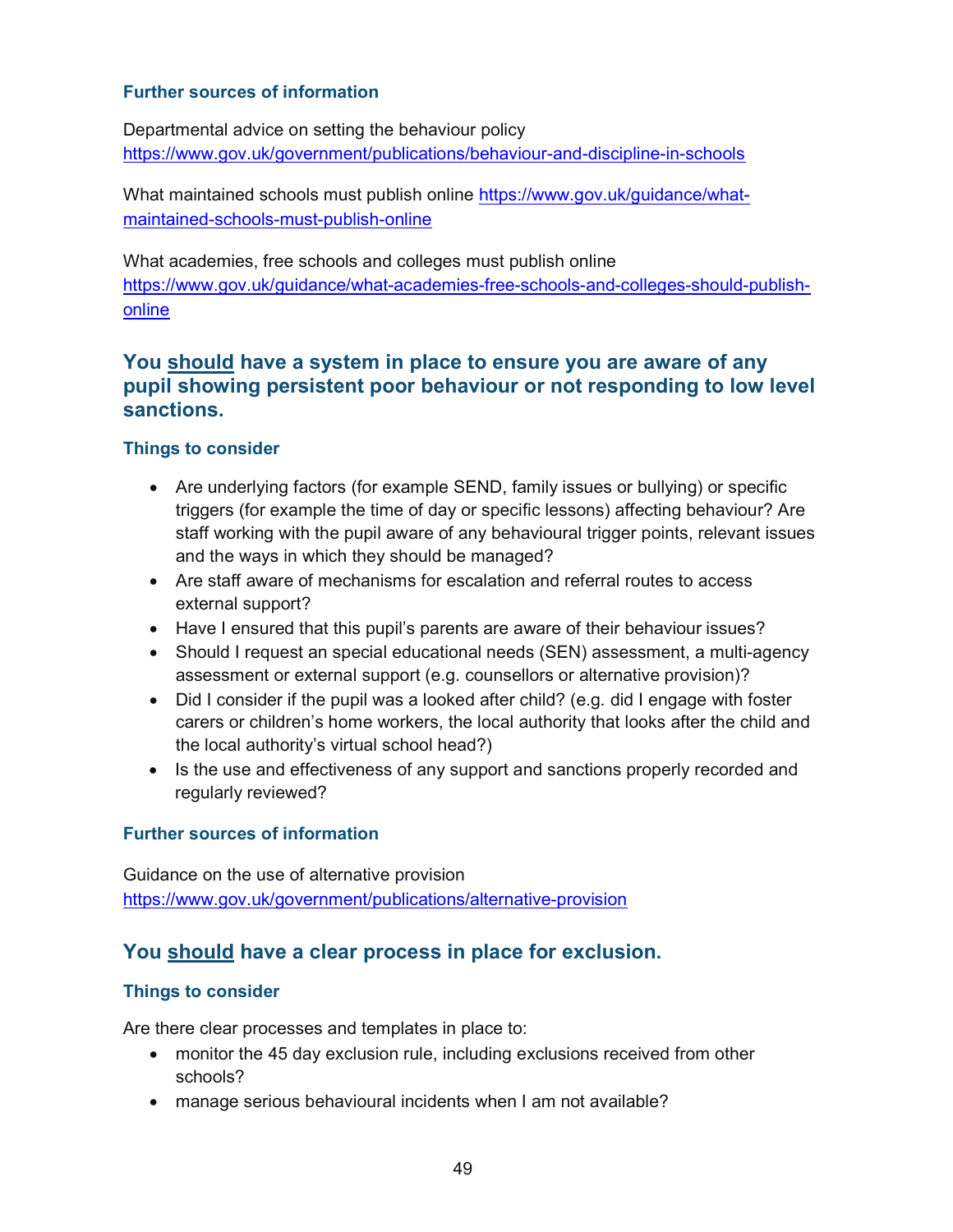- avoid wherever possible the permanent exclusion of those with Education, Health and Care plans or Statements of SEN and looked after children.
- inform the parents, governing board and local authority (depending on length of exclusion), clearly setting out all reasons for the exclusion?
- give up-to-date links to sources of impartial advice for parents?
- reintegrate excluded pupils after a fixed period exclusion and support pupils' future behaviour?
- arrange, at short notice, suitable full-time alternative education for pupils receiving exclusions over five days?

### Further sources of information

Information on school discipline and exclusions issued by the Department for Education https://www.gov.uk/school-discipline-exclusions/exclusions

Coram Children's Legal Centre http://www.childrenslegalcentre.com/index.php?page=school\_exclusions

ACE Education also run a limited advice line service on 03000 115 142 on Monday to Wednesday from 10 am to 1 pm during term time. Information can be found on their website: http://www.ace-ed.org.uk/

National Autistic Society (NAS) School Exclusion Service (England) can be contacted on 0808 800 4002 or via schoolexclusions@nas.org.uk

Independent Parental Special Education Advice http://www.ipsea.org.uk/

## You should ask the governing board whether it has a clear process in place for considering reinstatement following an exclusion.

- Do governors have an understanding of the exclusion process to enable a review within deadlines?
- Would governors benefit from additional training, including on the Equality Act 2010?
- Is there a clear and timely system in place to enable parents to make representations?
- Are there up-to-date templates for notifying parents of the decision and explaining next steps?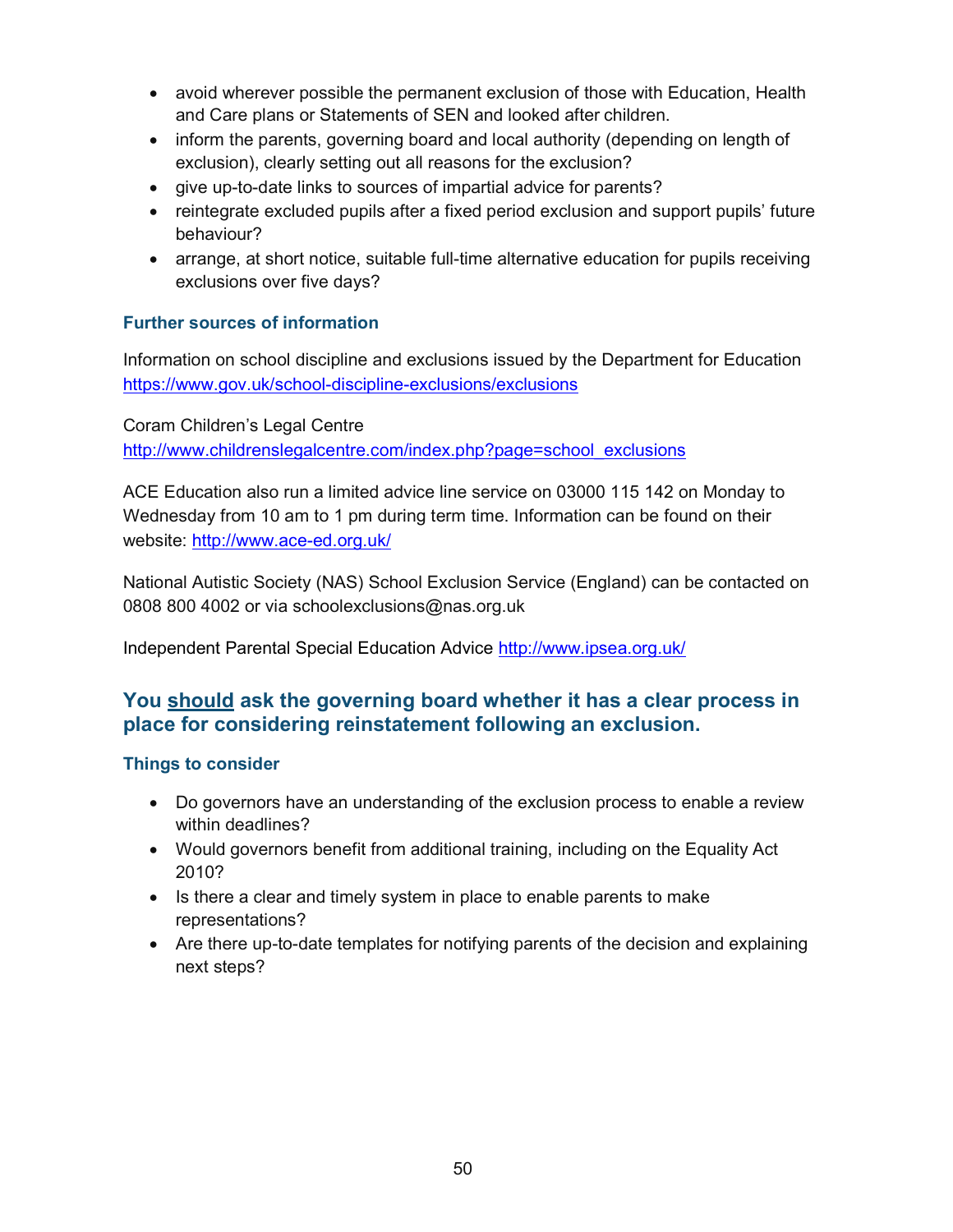# Taking the decision

## You must take the decision whether to exclude (you cannot delegate this).

#### Things to consider

- Have I investigated specific incidents with all parties in a sensitive and fair way?
- Did I consider factors that could have contributed to the pupil's behaviour (e.g. SEND or bereavement) and have I taken these factors sufficiently into account?
- Is exclusion the most appropriate and reasonable sanction, and consistent with the school's behaviour policy?
- Are all the exclusion reasons clearly recorded, including the impact on others? Are they robust?
- Is relevant evidence properly recorded/retained/documented? (e.g. summaries of interviews, past behaviour, sanctions and support provided.)

## You must inform parents of the exclusion.

#### Things to consider

- Has the school spoken to the parents to ensure they fully understand the type/scale of the incident?
- Have I provided sufficient details in the exclusion notice letter on the reasons for the exclusion?
- Does the notice contain all the required information as set out in section 4 of the statutory exclusion guidance?
- Have I informed parents whether their child will be able to sit any national curriculum test(s) or public examination(s) occurring during the exclusion?
- When several fixed-period exclusions have been issued in a term, have I informed parents of their right of representation to the governing board?

#### Further sources of information

Letter templates might be available from the local authority.

## If the exclusion is permanent or takes the pupil's total school days of exclusion over five in a term or prevents them from taking a public examination or national curriculum test, you must inform the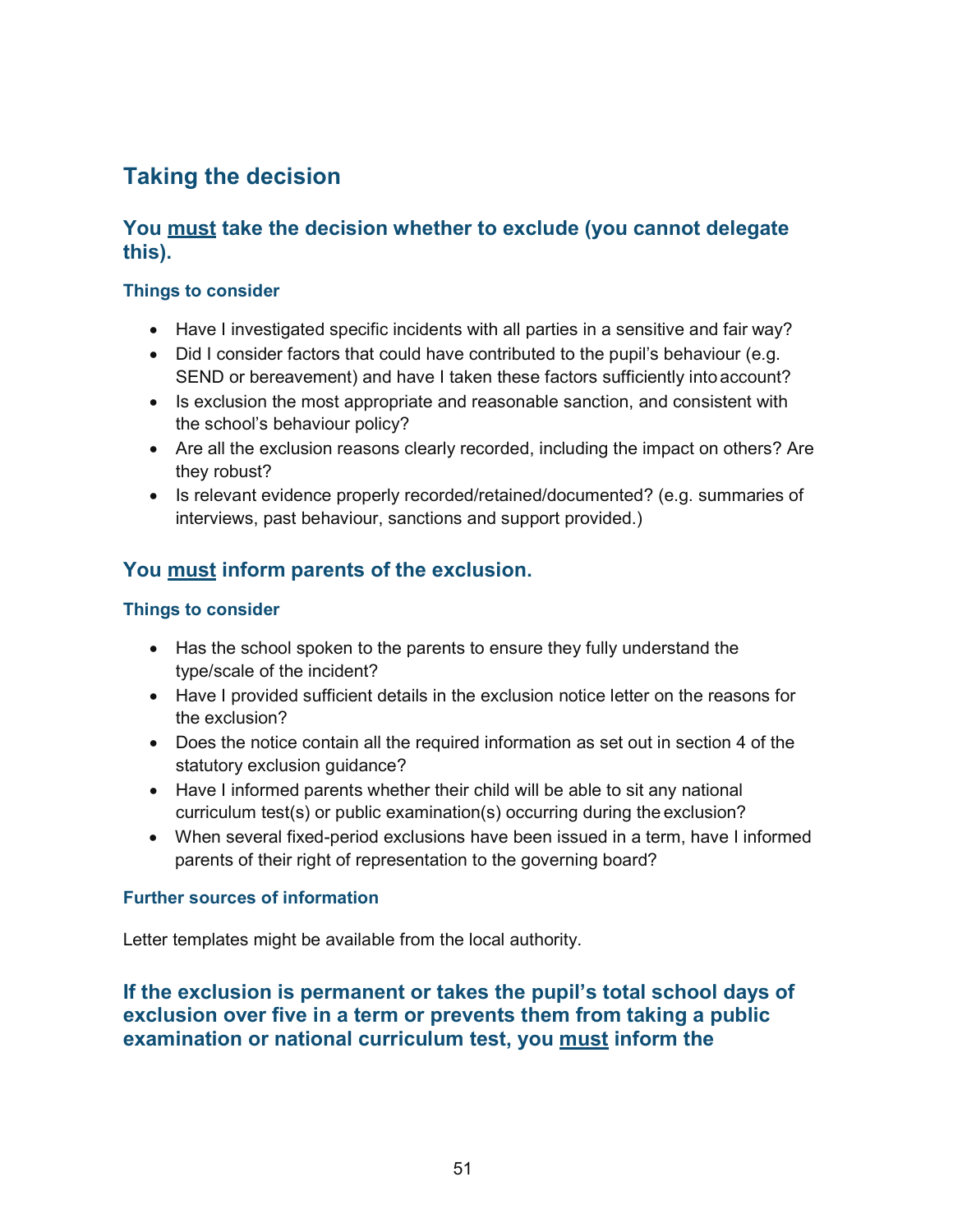## governing board and local authority of the duration of the exclusion, or that it is permanent, and the reasons for it.

#### Things to consider

- Have I informed the governing board about whether they must consider reinstatement and, if so, to what timescale?
- Have I made clear to the governing board whether the need to consider reinstatement is dependent on receiving parental representations?
- If a permanently excluded pupil lives in a different local authority area, has that authority been informed?

## You should ask the chair of the governing board whether there are clear processes in place to comply with its legal duty to arrange suitable full-time educational provision for pupils of compulsory school age from the sixth consecutive school day of fixed-period exclusion.

### Things to consider

- Is there a process in place for the governing board to assure itself that the education provided is suitable and full-time?
- Has the provision been quality assured and have previous placements been evaluated?
- Is the education supervised? (Pupils doing unsupervised school work at home is not acceptable.)
- Is there a process in place to monitor the pupil's attendance and behaviour at the provision?
- Is the correct attendance code being used?

### Further sources of information

Alternative provision guidance https://www.gov.uk/government/publications/alternativeprovision

School attendance guidance https://www.gov.uk/government/publications/schoolattendance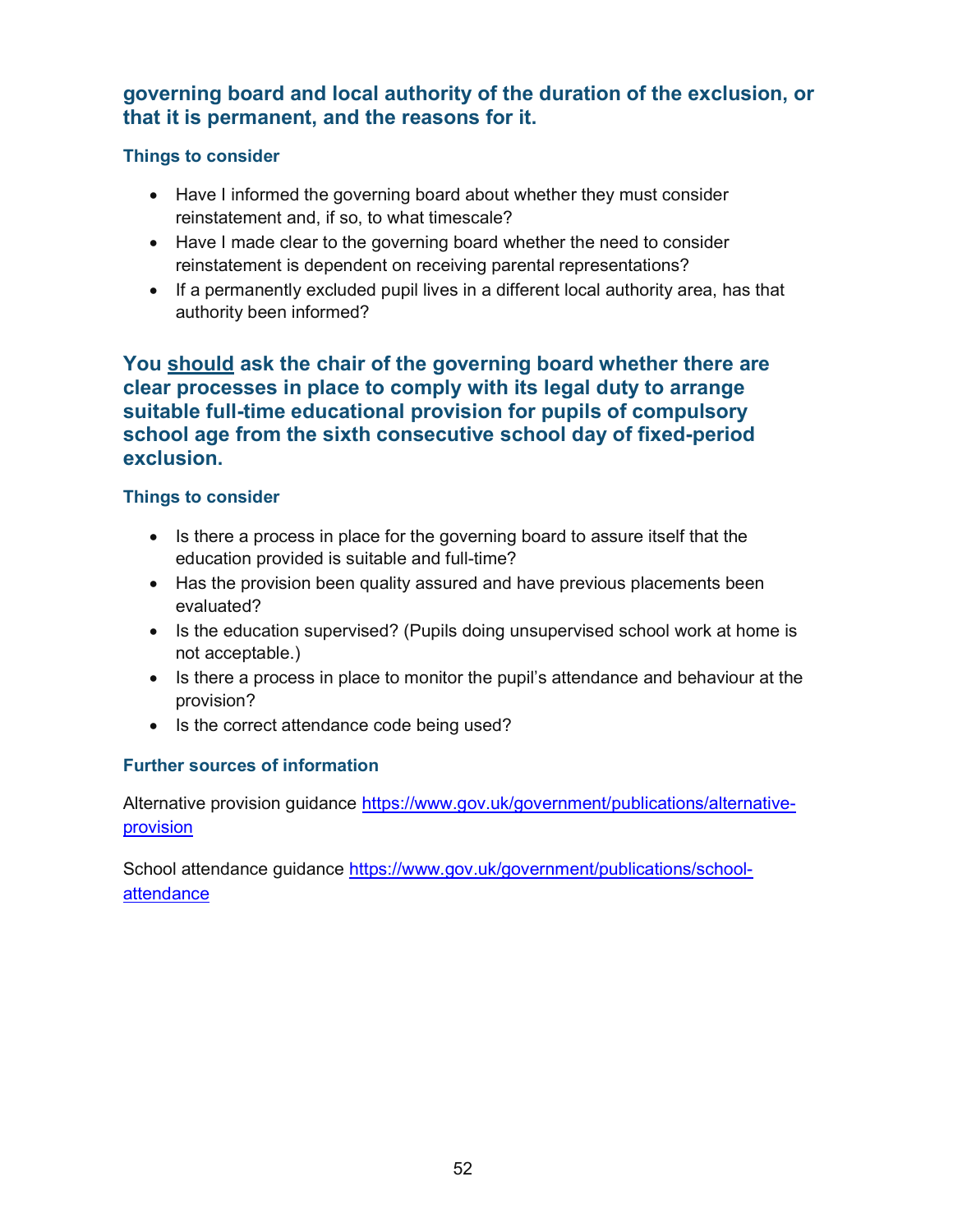## Governing board consideration of an exclusion decision

## You should ask the chair of the governing board whether there are clear processes in place for considering exclusions.

#### Things to consider

- Am I confident that the parents are aware of their right to a consideration by the governing board?
- Has the governing board been appropriately involved?
- Has the governing board taken steps to find a convenient date that the parent, the local authority representative (if relevant) and I can attend, within the legal time limits?
- Where practicable, has the governing board given thought as to how to involve the pupil in the consideration process?
- Have all the relevant documents been collected, anonymised if required, and provided to all parties?

### Where applicable, the governing board must consider whether the pupil should be reinstated and inform parents of the outcome of its consideration.

- Have I presented all of the details of the case and the full rationale for the exclusion?
- Does the governing board have all of the relevant information that I have?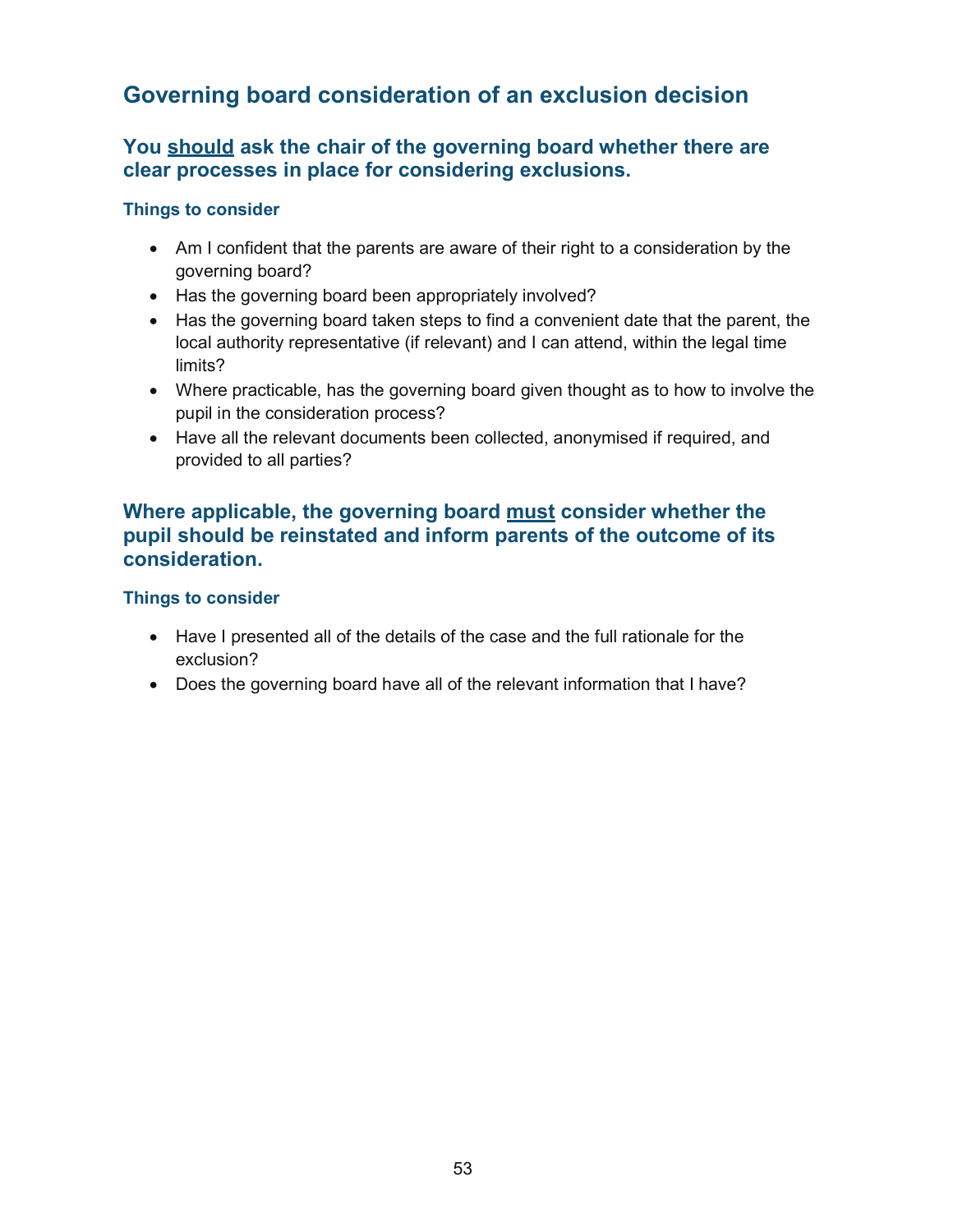## Independent review panel

### The local authority or academy trust must arrange an independent review panel if requested by the parents within the time limit.

#### Things to consider

 Do I need to make written representations and/or attend the meeting to make oral representations?

### When applicable, the governing board must reconsider the exclusion within ten school days of being given notice of the independent review panel decision.

#### Things to consider

• Is the governing board aware of any order made by the independent review panel following a direction (not a recommendation) to reconsider, and if this has been made, that unless within 10 school days of receiving notice of the panel's decision, the governing board decides to reinstate the pupil, the school will pay £4,000 to the local authority within 28 days?

## The governing board must inform the head teacher, parents and local authority of its reconsideration decision.

- If the pupil is reinstated, how should I ensure the pupil's effective reintegration?
- If relevant, is the governing board aware that it must place a note on the pupil's record?